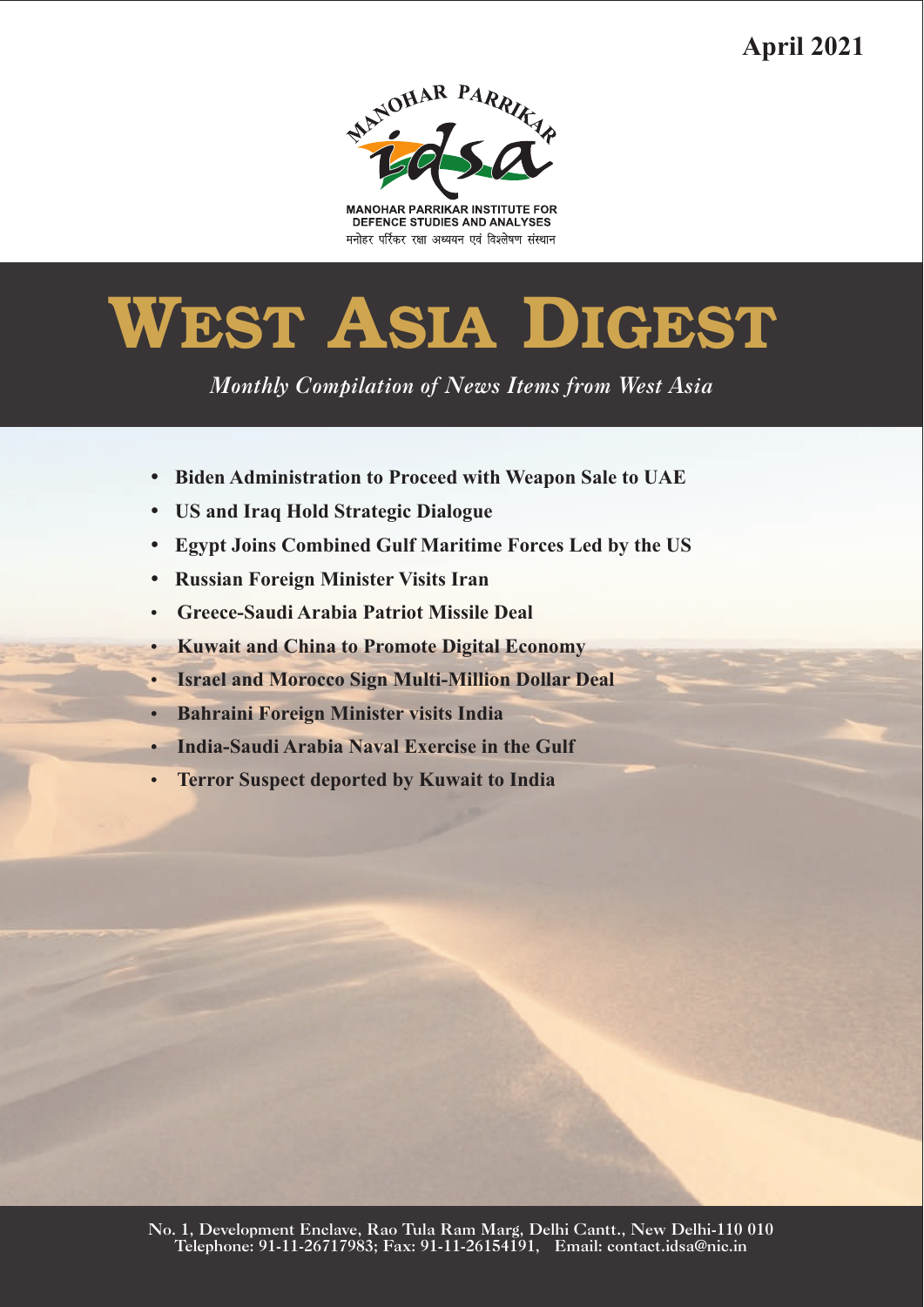#### **Biden Administration to Proceed with Weapon Sale to UAE**

According to a statement made by a spokesperson of the US State Department on 13 April 2021, the Biden administration has informed the Congress that it will proceed with the US\$ 23 billion weapon sale to the UAE. The sale was approved as a side deal to the Abraham Accords but was under review after the new administration took charge. The deal contains supply of products from General Atomics, Lockheed Martin Corp and Raytheon Technologies Corp including transfer of 50 F-35 Lighting II aircraft, up to 18 MQ-9B Unmanned Aerial Systems and a package of air-to-air and air-to-ground munitions. The statement noted that the weapons must be adequately secured and used in a manner that respects human rights and fully complies with the laws of armed conflict.

#### **US and Iraq Hold Strategic Dialogue**

On 7 April, the US and Iraq held a strategic dialogue and reaffirmed their strong partnership encompassing political, security and economic cooperation. The US reiterated its respect for Iraqi sovereignty and territorial integrity while Iraq welcomed the US support for parliamentary elections through funding for the United Nations Assistance Mission for Iraq. The two sides expressed mutual intent to work together to promote clean energy and combat climate change, and the Biden administration expressed its support for Iraq's power sector reforms. They also emphasised on greater cooperation to combat the Covid-19 pandemic and the management of water resources. The

dialogue affirmed the importance of the strategic relationship and the continued efforts to enhance cooperation to achieve security, stability and prosperity in the region.

#### **Egypt Joins Combined Gulf Maritime Forces Led by the US**

On 14 April, Egypt became the 34<sup>th</sup> member of the Combined Maritime Forces (CMF) led by the US. The Commander of the US Navy's 5<sup>th</sup> Fleet, Vice Admiral Samuel Paparo Jr., said that Egypt brings a wealth of operational experience in the region and will add to the maritime capabilities of the combined forces. He added that Egypt's membership will improve mutual awareness and ability to operate in the central and northern Red Sea. The CMF was organised post-9/11 to secure the major waterways around the Suez Canal and the Strait of Hormuz, and consists of three multinational task forces. Task Force 150 is led by Canada and focuses on counterterrorism and countersmuggling operations in the Red Sea, Indian Ocean, Gulf of Oman and Gulf of Aden. Task Force 151 is currently under the command of Pakistan's navy and Task Force 152 is led by Saudi Arabia and operates in the Persian Gulf and secures the waterway for oil shipments.

#### **Russian Foreign Minister Visits Iran**

Russian foreign minister Sergei Lavrov visited Iran and reiterated the importance Russia attaches to Iran. During the visit, Lavrov condemned any attempt to isolated Iran internationally. He called for lifting of the unilateral US sanctions and underlined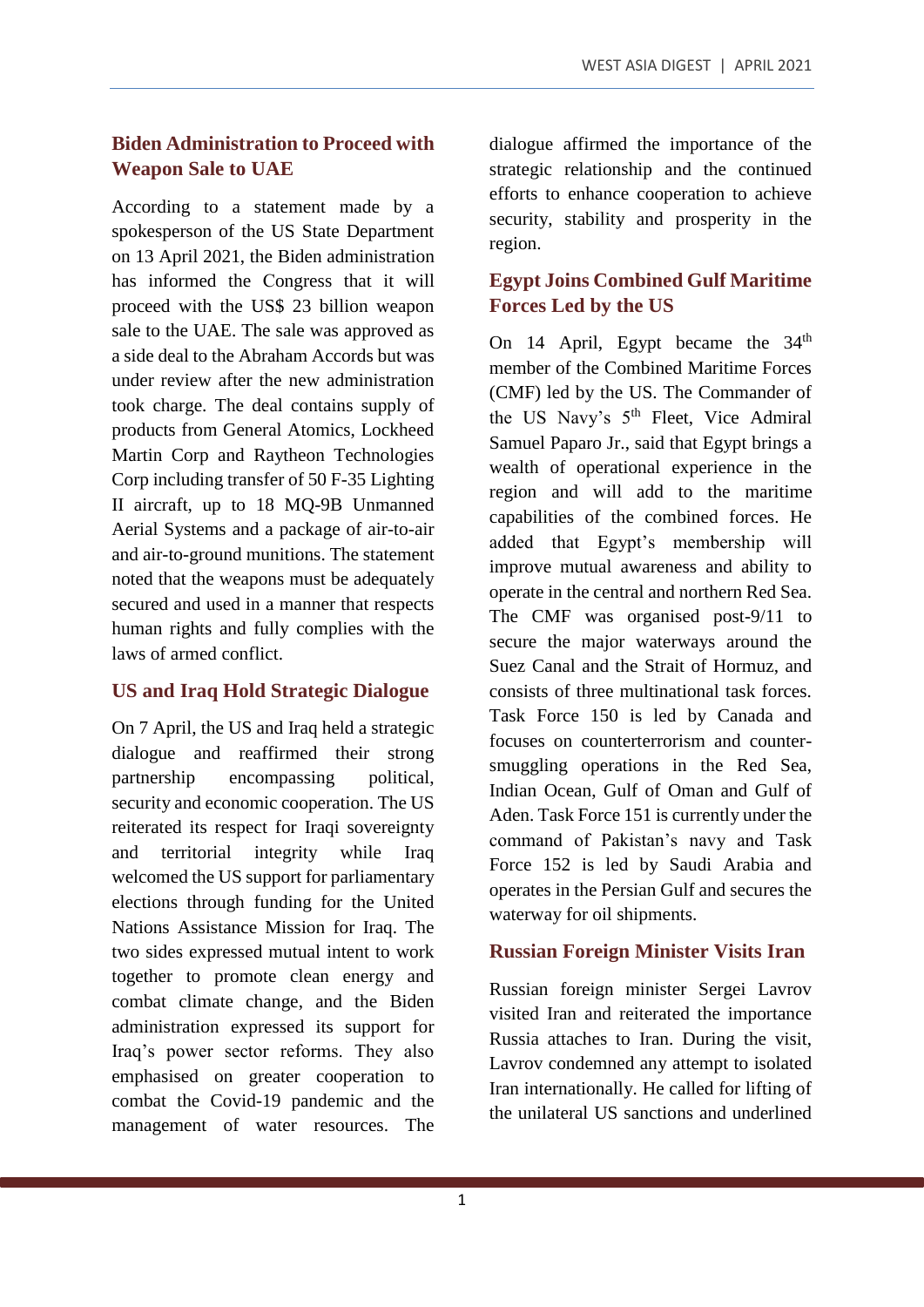the need for continuation of the negotiations among Russia, Britain, Germany, France and China in Vienna for revival of the JCPOA. Lavrov mentioned that there is no alternative to the JCPOA and that all the sides should abide by their commitments under the deal endorsed by the UN Security Council Resolution 2231. In Tehran, Lavrov held wide-ranging talks with Iranian officials on different issues including the situation in Syria, Yemen, Afghanistan, Gulf security and the conflict in Nagorno-Karabakh.

## **Greece-Saudi Arabia Patriot Missile Deal**

On 20 April 2021, Greece and Saudi Arabia signed a deal for lending a Patriot air defence system to Saudi Arabia in order to enable the kingdom to protect its critical energy facilities. The Greek Foreign Minister Nikos Dendias said that the deal is a big step forward for Greece to enhance cooperation with the Gulf countries and will also contribute to the wider security of the energy sources in the region. The Patriot system is designed mainly to counter highaltitude ballistic missile attacks, which the kingdom has often had to deal with due to the ongoing conflict in Yemen.

## **Kuwait and China to Promote Digital Economy**

At a virtual forum held on 6 April, Kuwait and China discussed promotion of digital economy through the Belt and Road Initiative (BRI) projects. China has been aggressively promoting investments in the Gulf region through the BRI. Kuwait, which has been struggling to boost its

economy, is among the foremost regional countries to embrace the BRI with the hope that it will help overcome its economic challenges. The deputy chairperson of the Kuwait Chamber of Commerce and Industry, Abdulwahab Al Wazzan, said that Kuwait is the first Gulf country to have embraced BRI as far as digital economy is concerned. He added that the initiative is in line with Kuwait's efforts to launch megadevelopment projects with high returns including projects such as Silk City, the Kuwaiti Five Islands development and Mubarak Al Kabeer Port.

## **Israel and Morocco Sign Multi-Million Dollar Deal**

Israel and Morocco signed a multi-million dollar deal for promotion of bilateral trade and business in Rabat on 1 April. Those present during the signing of the deal included the heads of the Israel Manufacturers' Association, the Israel Farmers' Federation, and the Israeli Federation of the Chambers of Commerce (FICC) while Morocco was represented by the General Confederation of Moroccan Enterprises (CGEM). The deal represents the ambitions of the two countries to develop trade in various industrial sectors. Chakib Alj, the president of CGEM said that Moroccan and Israeli private sectors have infinite investment opportunities in tourism, industry and innovation. Zeev Lavie, the director of international trade at FICC said that Israel and Morocco are looking forward to developing cooperation in exchange of technologies in the renewable energy, water treatment, agriculture and health.